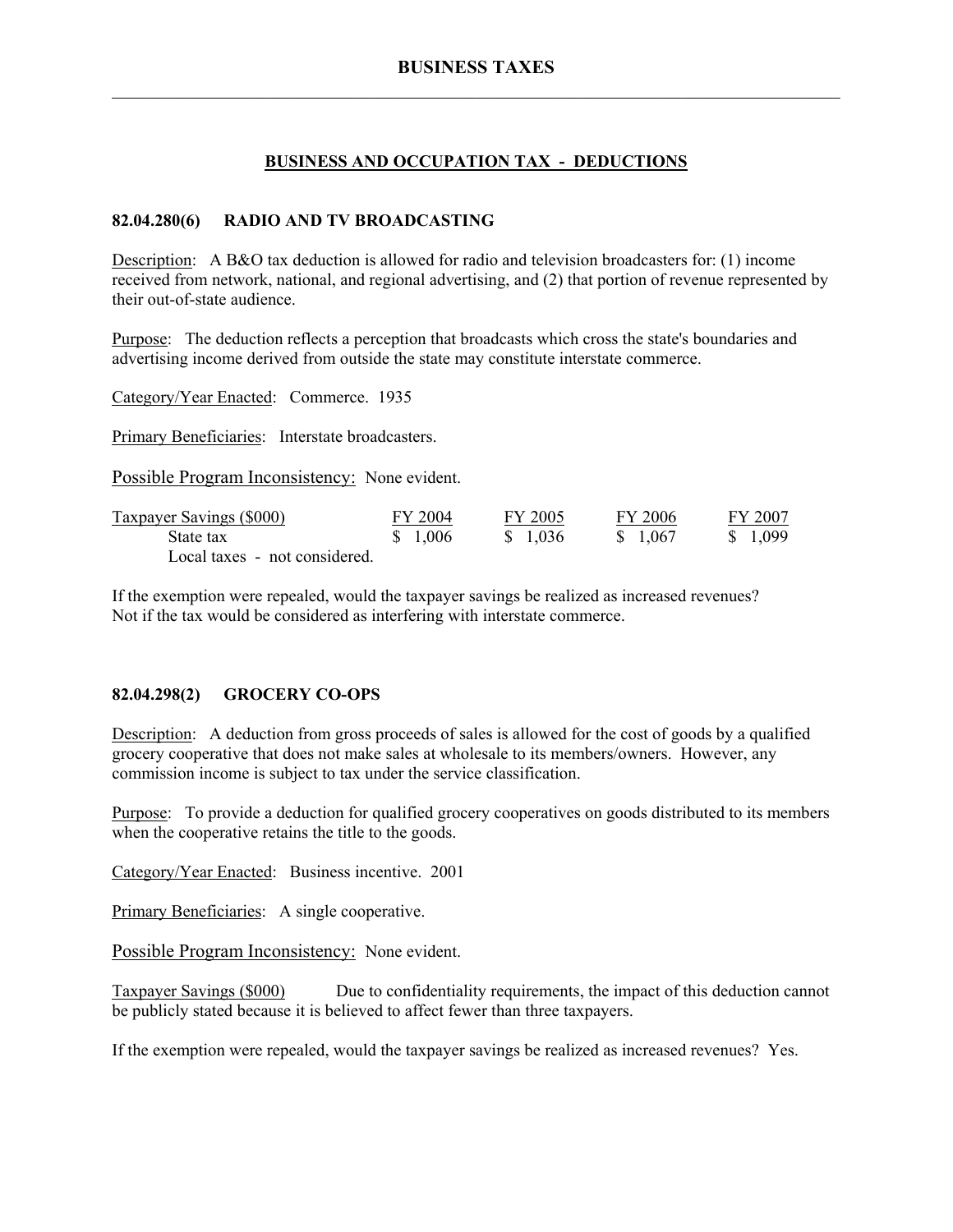## **82.04.4271 YOUTH ORGANIZATION FEES**

Description: A B&O tax deduction is allowed for nonprofit youth organizations for membership fees, dues and fees paid for the use of camping and recreational facilities.

Purpose: To support the programs and social benefits provided by these organizations. Dues are ordinarily deductible under RCW 82.04.4282, but not when the payment is in exchange for specific goods or services. Therefore, this deduction is necessary to cover the typical charges of YMCAs, church camps, and similar organizations.

Category/Year Enacted: Nonprofit - charitable or religious. 1981

Primary Beneficiaries: Approximately 200 nonprofit youth organizations.

Possible Program Inconsistency: None evident.

| Taxpayer Savings (\$000)      | FY 2004 | FY 2005 | FY 2006 | FY 2007 |
|-------------------------------|---------|---------|---------|---------|
| State tax                     | 280     | -288    | - 297   | 306     |
| Local taxes - not considered. |         |         |         |         |

If the exemption were repealed, would the taxpayer savings be realized as increased revenues? Yes.

#### **82.04.4281 INVESTMENT INCOME OF NONFINANCIAL FIRMS**

Description: Deduction is provided for interest, dividends and capital gain income earned by persons who are not engaged in banking, loan, security or other financial businesses. A change in 2002 established a 50 percent threshold for loan income before it is taxable.

Purpose: The B&O tax is intended to apply for the privilege of engaging in business. This deduction reflects the perspective that investment income by nonfinancial firms is not considered as engaging in business.

Category/Year Enacted: Tax base. 1935; clarified in 2002.

Primary Beneficiaries: Nonfinancial corporations (30% of the total); individuals and noncorporate business entities (50%); and pension trusts (20%).

Possible Program Inconsistency: None evident.

| <b>Taxpayer Savings (\$000)</b> | FY 2004   | FY 2005   | FY 2006   | FY 2007   |
|---------------------------------|-----------|-----------|-----------|-----------|
| State tax                       | \$456,500 | \$478,800 | \$503,200 | \$530,800 |
| Local taxes - not considered.   |           |           |           |           |

If the exemption were repealed, would the taxpayer savings be realized as increased revenues? Yes, although compliance might be problematic.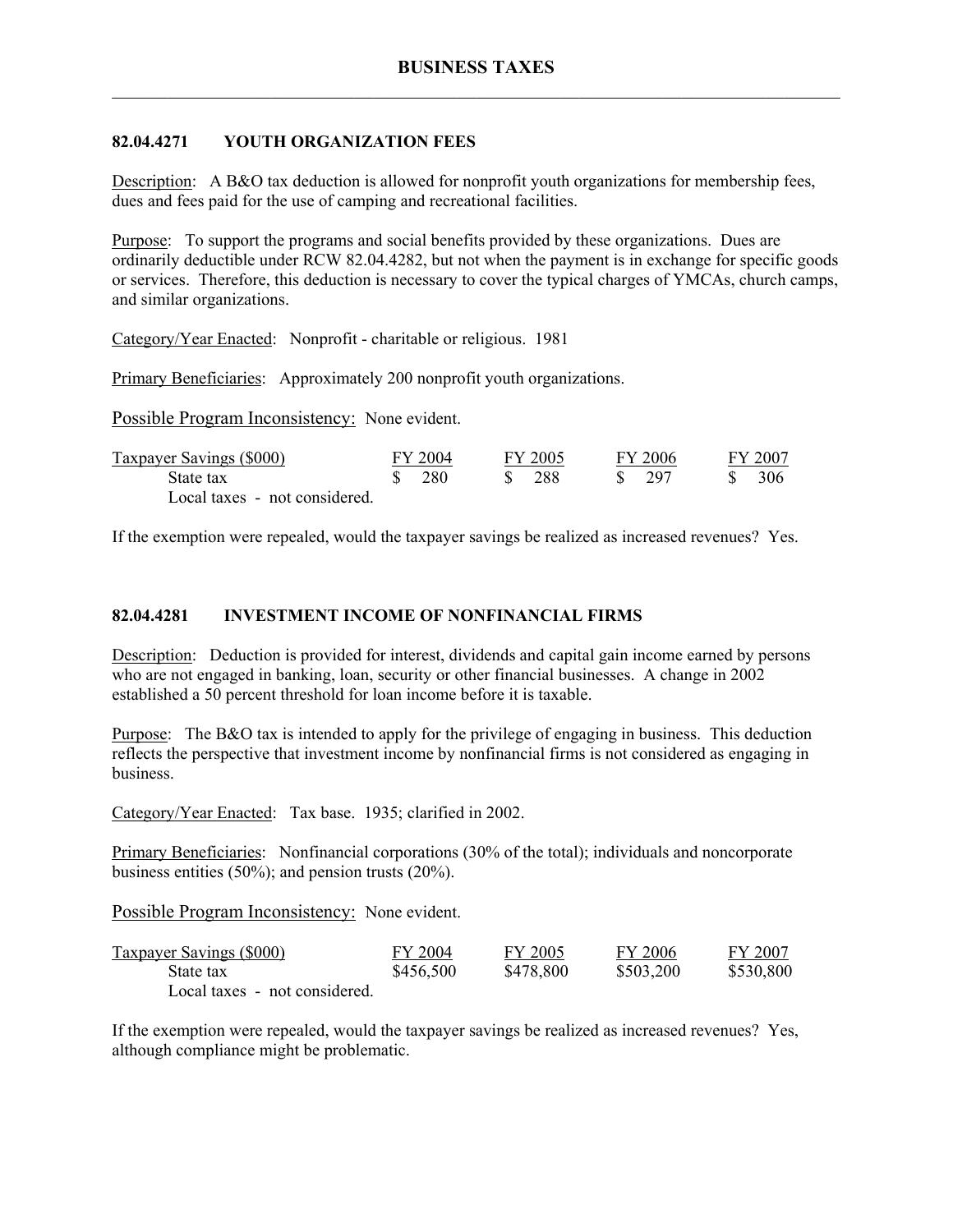### **82.04.4281 SUBSIDIARY DIVIDENDS**

Description: A B&O tax deduction is provided for amounts derived as dividends received from subsidiaries and interest received on loans to related companies if the total investment and loan income is less than five percent of the firm's annual gross receipts.

Purpose: To provide a positive environment for capital investment in Washington and to provide equivalent treatment for similarly situated taxpayers.

Category/Year Enacted: Tax base. 1970; clarified in 2002.

Primary Beneficiaries: Holding companies of financial institutions and other parent corporations.

Possible Program Inconsistency: None evident.

| Taxpayer Savings (\$000)      | FY 2004 | FY 2005           | FY 2006 | FY 2007 |
|-------------------------------|---------|-------------------|---------|---------|
| State tax                     | -596    | $\frac{1}{2}$ 574 | -587    | 562     |
| Local taxes - not considered. |         |                   |         |         |

If the exemption were repealed, would the taxpayer savings be realized as increased revenues? Yes, although firms could easily shift such income to affiliated out-of-state entities.

### **82.04.4282 MEMBERSHIP DUES AND FEES**

Description: B&O tax deduction is allowed for amounts derived from bona fide initiation fees and dues. The value of any significant goods or services provided to members may not be claimed as a deduction if the goods or services are provided to members without additional charge.

Purpose: To recognize that initiation fees and membership dues are in part or in whole paid solely for the privilege of membership and not in return for significant goods or services.

Category/Year Enacted: Nonprofit - other. 1935

Primary Beneficiaries: Private clubs (health, sports, social, etc.) and their members.

Possible Program Inconsistency: None evident.

| Taxpayer Savings (\$000)      | FY 2004 | FY 2005 | FY 2006 | FY 2007 |
|-------------------------------|---------|---------|---------|---------|
| State tax                     | 749     | 749     | -749    | 749     |
| Local taxes - not considered. |         |         |         |         |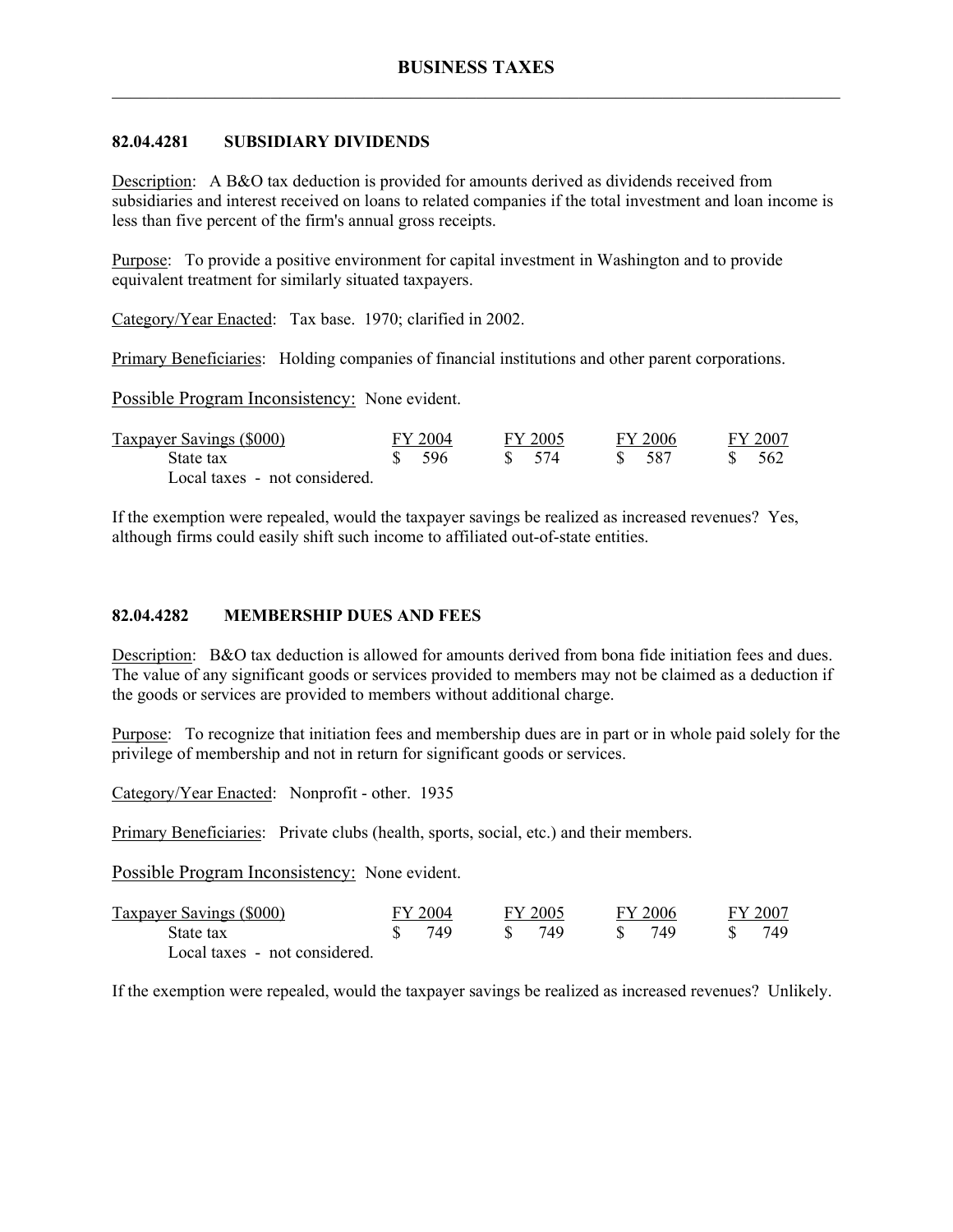### **82.04.4282 CONTRIBUTIONS AND DONATIONS**

Description: B&O tax deduction is allowed for amounts received as contributions, donations and endowment funds, provided that no specific service is performed as a condition for receiving these funds.

Purpose: Donations are not considered as income derived from engaging in business.

Category/Year Enacted: Tax base. 1935

Primary Beneficiaries: Private schools and colleges and other nonprofit organizations, such as hospitals and religious, fraternal and charitable groups.

Possible Program Inconsistency: None evident.

| <b>Taxpayer Savings (\$000)</b> | FY 2004             | FY 2005  | FY 2006  | FY 2007 |
|---------------------------------|---------------------|----------|----------|---------|
| State tax                       | $\frac{1}{2}$ 3.575 | \$ 3,682 | \$ 3,792 | \$3,906 |
| Local taxes - not considered.   |                     |          |          |         |

If the exemption were repealed, would the taxpayer savings be realized as increased revenues? No.

#### **82.04.4282 TUITION FEES**

Description: B&O tax deduction is provided for tuition fees and charges, including fees by privately operated kindergartens. Tuition fees are defined by RCW 82.04.170 to include charges for room and board, as well as fees for library, laboratory, or health services and other special fees, made by an educational institution.

Purpose: To reduce the cost of education provided by private schools and colleges.

Category/Year Enacted: Nonprofit - other. 1935, private kindergartens added in 1985.

Primary Beneficiaries: Private schools, colleges and kindergartens.

Possible Program Inconsistency: None evident.

| <b>Taxpayer Savings (\$000)</b> | FY 2004  | FY 2005  | FY 2006  | FY 2007  |
|---------------------------------|----------|----------|----------|----------|
| State tax                       | \$15,096 | \$15,851 | \$16,644 | \$17,476 |
| Local taxes - not considered.   |          |          |          |          |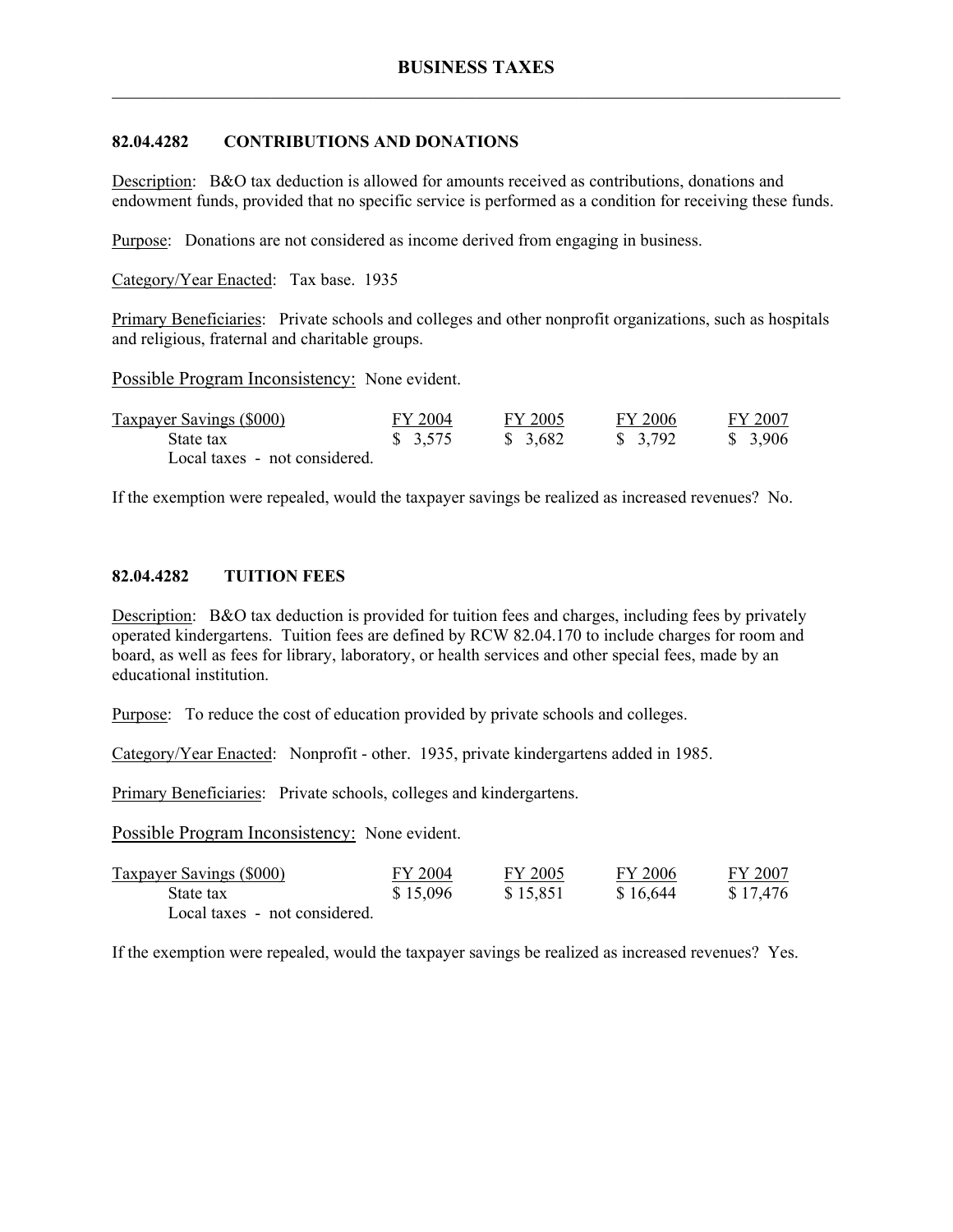### **82.04.4282 TRADE SHOWS**

Description: Deduction from B&O tax is allowed for nonprofit trade or professional organizations for charges made in conjunction with trade shows, conventions and educational seminars, as long as the event is not open to the general public. The deduction covers admission fees and charges for occupying space.

Purpose: To encourage trade shows, conventions and educational seminars to take place in this state.

Category/Year Enacted: Nonprofit - other. 1989

Primary Beneficiaries: Nonprofit organizations that sponsor trade shows.

Possible Program Inconsistency: None evident.

| Taxpayer Savings (\$000)      | FY 2004 | FY 2005 | FY 2006 | FY 2007 |
|-------------------------------|---------|---------|---------|---------|
| State tax                     |         |         | 16      | 16      |
| Local taxes - not considered. |         |         |         |         |

If the exemption were repealed, would the taxpayer savings be realized as increased revenues? Yes.

#### **82.04.4283 CASH DISCOUNTS**

Description: B&O tax deduction is allowed for cash discounts taken by purchasers, as long as the discount taken was included in the amount of gross revenue reported by the seller for B&O tax purposes.

Purpose: To recognize that cash discounts allowed do not represent income to the seller.

Category/Year Enacted: Tax base. 1935

Primary Beneficiaries: Businesses that offer cash discounts to purchasers.

Possible Program Inconsistency: None evident.

| <b>Taxpayer Savings (\$000)</b> | FY 2004  | FY 2005  | FY 2006  | FY 2007  |
|---------------------------------|----------|----------|----------|----------|
| State tax                       | \$11,100 | \$11,100 | \$11.100 | \$11,100 |
| Local taxes - not considered.   |          |          |          |          |

If the exemption were repealed, would the taxpayer savings be realized as increased revenues? No; the B&O tax would probably not apply to income that is not actually received by the seller.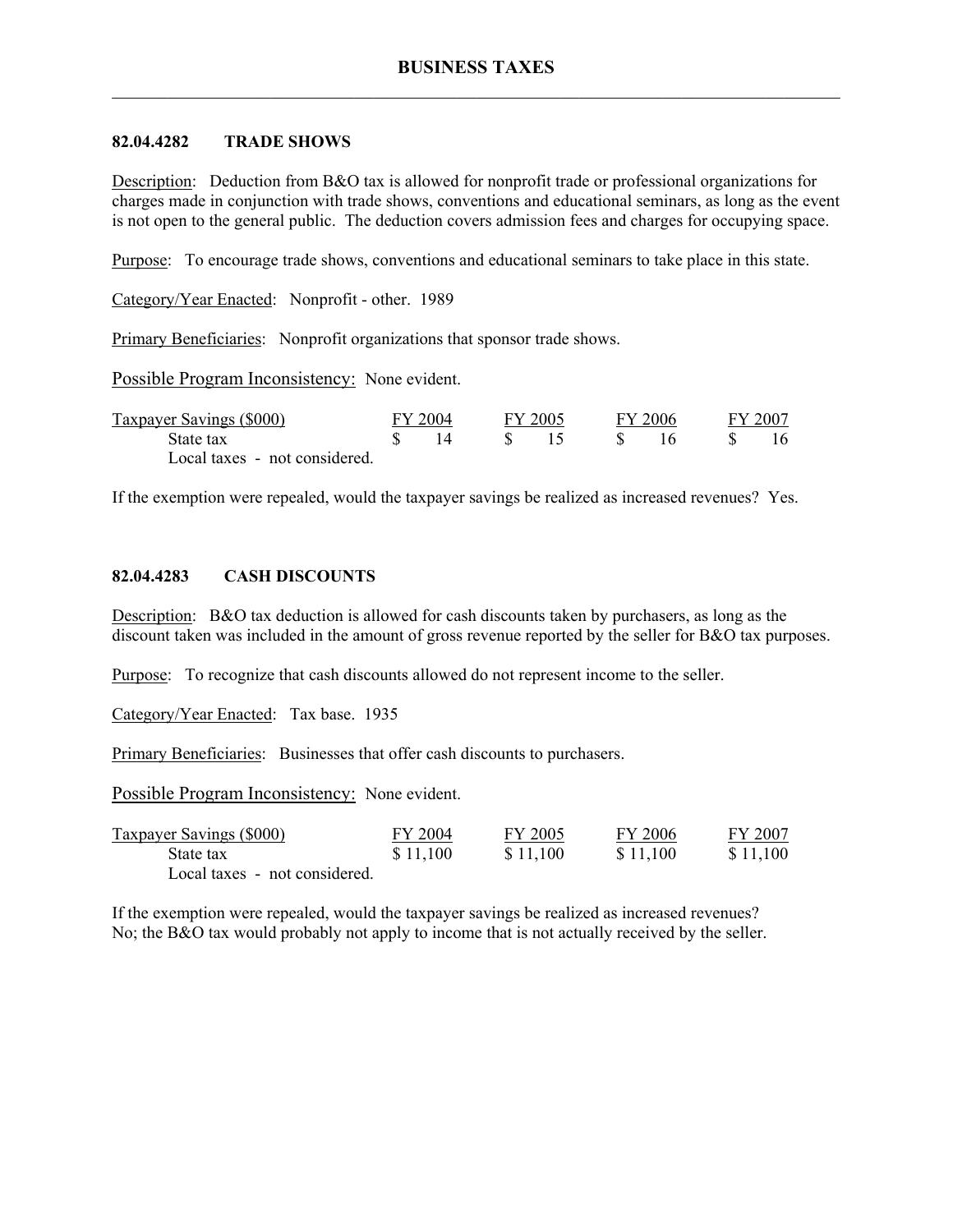### **82.04.4284 CREDIT LOSSES**

Description: B&O tax deduction is allowed for firms that maintain their books on an accrual basis equal to the amount of loss resulting from nonpayment of accounts. The result is equivalent treatment for cash and accrual basis taxpayers.

Purpose: To recognize that no income is actually received by the seller on unpaid transactions.

Category/Year Enacted: Other business. 1935

Primary Beneficiaries: Firms that use the accrual method of accounting.

Possible Program Inconsistency: None evident.

| Taxpayer Savings (\$000)      | FY 2004  | FY 2005  | FY 2006  | FY 2007  |
|-------------------------------|----------|----------|----------|----------|
| State tax                     | \$ 5,073 | \$ 5.226 | \$ 5.382 | \$ 5.544 |
| Local taxes - not considered. |          |          |          |          |

If the exemption were repealed, would the taxpayer savings be realized as increased revenues? Unlikely; although the transaction was made, no income was received by the seller.

### **82.04.4285 MOTOR VEHICLE FUEL TAXES**

Description: The amount of state and federal taxes on motor vehicle fuel that is included in the sales price is deductible for B&O purposes by wholesalers and retailers of the fuel. Currently, the state levies a tax of 28 cents per gallon and the federal government imposes a tax of 18.4 cents per gallon on gasoline and 24.4 cents per gallon on diesel. Both are paid at the distributor level and are passed on to consumers in the retail price.

Purpose: To eliminate double taxation.

Category/Year Enacted: Tax base. 1935

Primary Beneficiaries: Retail fuel dealers and purchasers of fuel.

Possible Program Inconsistency: None evident.

| Taxpayer Savings (\$000)*     | FY 2004  | FY 2005  | FY 2006  | FY 2007  |
|-------------------------------|----------|----------|----------|----------|
| State tax                     | \$15,358 | \$15,908 | \$16,217 | \$16,501 |
| Local taxes - not considered. |          |          |          |          |

\*Estimates based on both wholesale and retail levels and include both state and federal tax.

If the exemption were repealed, would the taxpayer savings be realized as increased revenues? Unlikely; although there is no specific reason that B&O tax could not apply to the portion of the sales price of fuel represented by state and federal fuel taxes.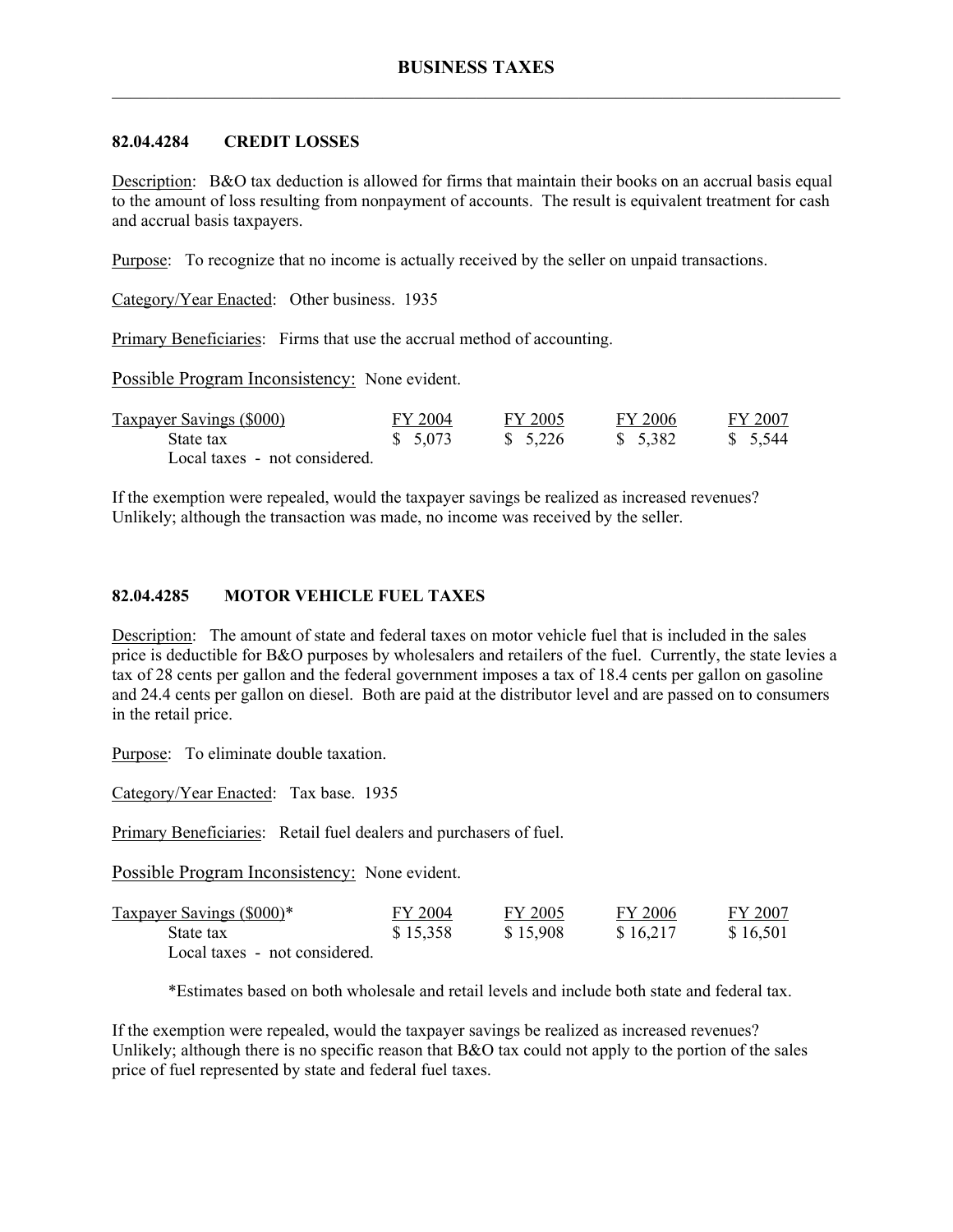# **82.04.4286 DEDUCTION FOR CONSTITUTIONAL REASONS**

Description: B&O tax deduction is provided for gross income derived from activities which the state is prohibited from taxing under the Washington State Constitution, the federal constitution, or federal law. One area covered by these prohibitions relates to interstate commerce. The state cannot tax sales of tangible personal property when delivery is made outside the state and sales by out-of-state firms that do not carry on any local activity significantly associated with the seller's ability to establish or maintain a market in this state (commonly referred to as nexus). Because exports of goods produced in this state are subject to manufacturing or extracting B&O tax, the constitutional exemptions for exported products essentially benefit only retailers and wholesalers. Most imports are subject to B&O tax, except for transactions involving no local activity (e.g., mail order and Internet purchases). Another important area the state cannot tax relates to business activities engaged in by Indians and tribal entities in Indian country.

Purpose: To avoid a violation of the state or federal constitutions.

Category/Year Enacted: Commerce. 1935

Primary Beneficiaries: Firms engaged in interstate and foreign commerce and Indian tribal enterprises.

Possible Program Inconsistency: None evident.

| <b>Taxpayer Savings (\$000)</b> | FY 2004   | FY 2005   | FY 2006   | FY 2007   |
|---------------------------------|-----------|-----------|-----------|-----------|
| State tax                       | \$437,800 | \$457,700 | \$479,700 | \$505,300 |
| Local taxes - not considered.   |           |           |           |           |

If the exemption were repealed, would the taxpayer savings be realized as increased revenues? No.

#### **82.04.4287 PROCESSING HORTICULTURAL PRODUCTS**

Description: B&O tax deduction is provided for income received for washing, sorting and packing fresh, perishable horticultural products, if the work is performed for the farmer/producer.

Purpose: To support the agricultural industry.

Category/Year Enacted: Agriculture. 1935

Primary Beneficiaries: Processors of fresh horticultural products.

Possible Program Inconsistency: None evident.

| <b>Taxpayer Savings (\$000)</b> | FY 2004 |               | FY 2005 | <b>FY 2006</b> |  | FY 2007 |
|---------------------------------|---------|---------------|---------|----------------|--|---------|
| State tax                       | 688     | $\mathcal{S}$ | -688    | -688           |  | -688    |
| Local taxes - not considered.   |         |               |         |                |  |         |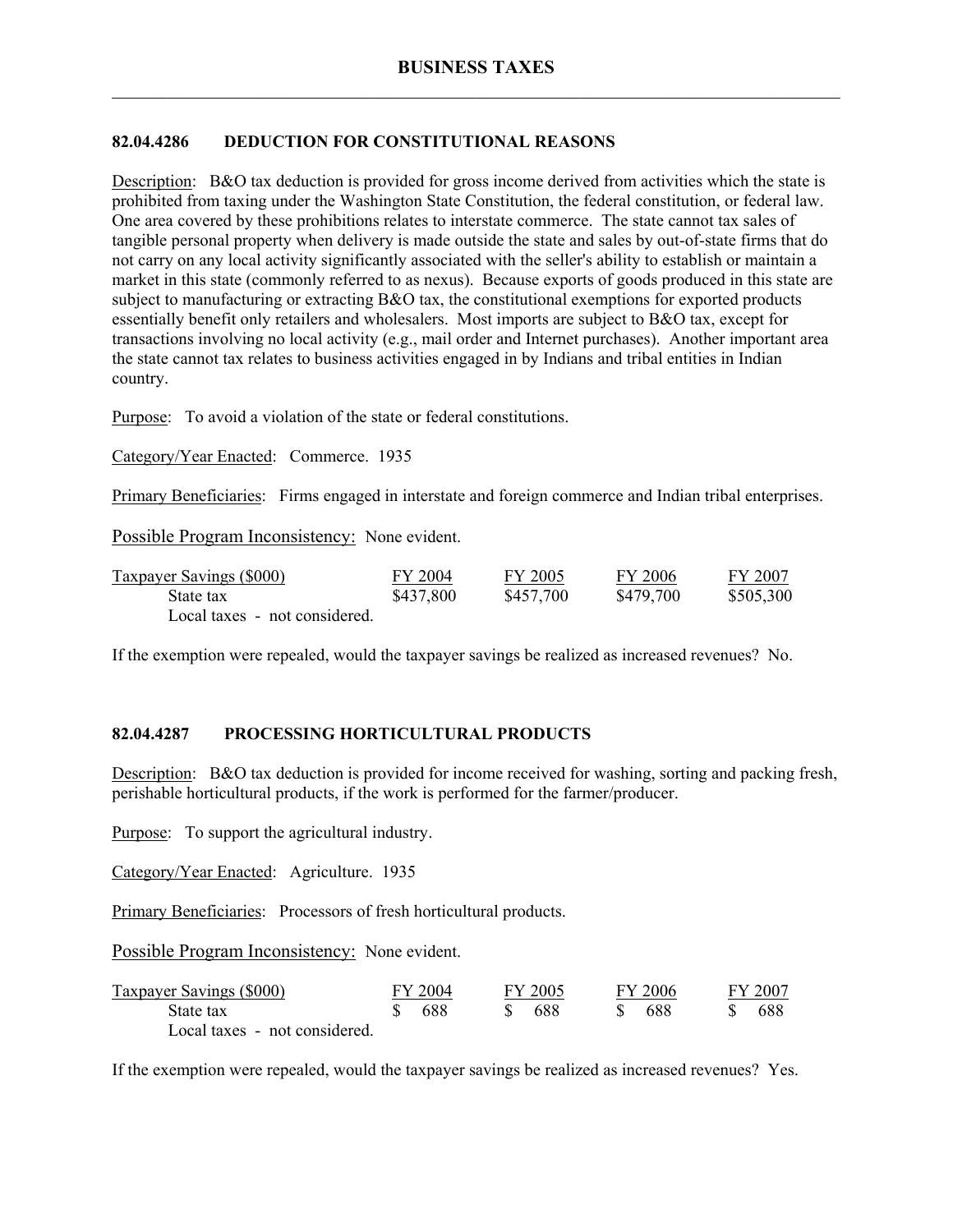### **82.04.4289 NURSING HOMES AND OTHER FACILITIES**

Description: B&O tax deduction is allowed for nonprofit nursing homes, kidney dialysis facilities, hospice agencies and homes for unwed mothers operated by religious or charitable organizations. The deduction covers compensation received for patient care and the sale of prescription drugs to patients.

Purpose: To reduce the cost of caring for patients of these facilities.

Category/Year Enacted: Nonprofit - health or social welfare. 1945. Nonprofit hospitals removed from the deduction in 1993 when they became subject to B&O tax to provide funding for health care; hospice facilities added in 1998.

Primary Beneficiaries: Organizations which operate these facilities and their patients.

Possible Program Inconsistency: None evident.

| <b>Taxpayer Savings (\$000)</b> | FY 2004                | FY 2005  | FY 2006  | FY 2007  |
|---------------------------------|------------------------|----------|----------|----------|
| State tax                       | $\frac{1}{2}$ , 2, 433 | \$ 2.515 | \$ 2.602 | \$ 2.691 |
| Local taxes - not considered.   |                        |          |          |          |

If the exemption were repealed, would the taxpayer savings be realized as increased revenues? Yes.

#### **82.04.4291 INTERGOVERNMENTAL CHARGES**

Description: A local government jurisdiction may deduct from its gross income that is subject to B&O tax any income received from other political subdivisions that would otherwise be taxable under the service classification.

Purpose: This deduction allows local governments to perform services for other jurisdictions (computer operations, accounting, etc.) without incurring B&O tax liability.

Category/Year Enacted: Government. 1970

Primary Beneficiaries: Cities and counties.

Possible Program Inconsistency: None evident.

Taxpayer Savings (\$000) The impact of this deduction is included under the exemption for local government business income, RCW 82.04.419.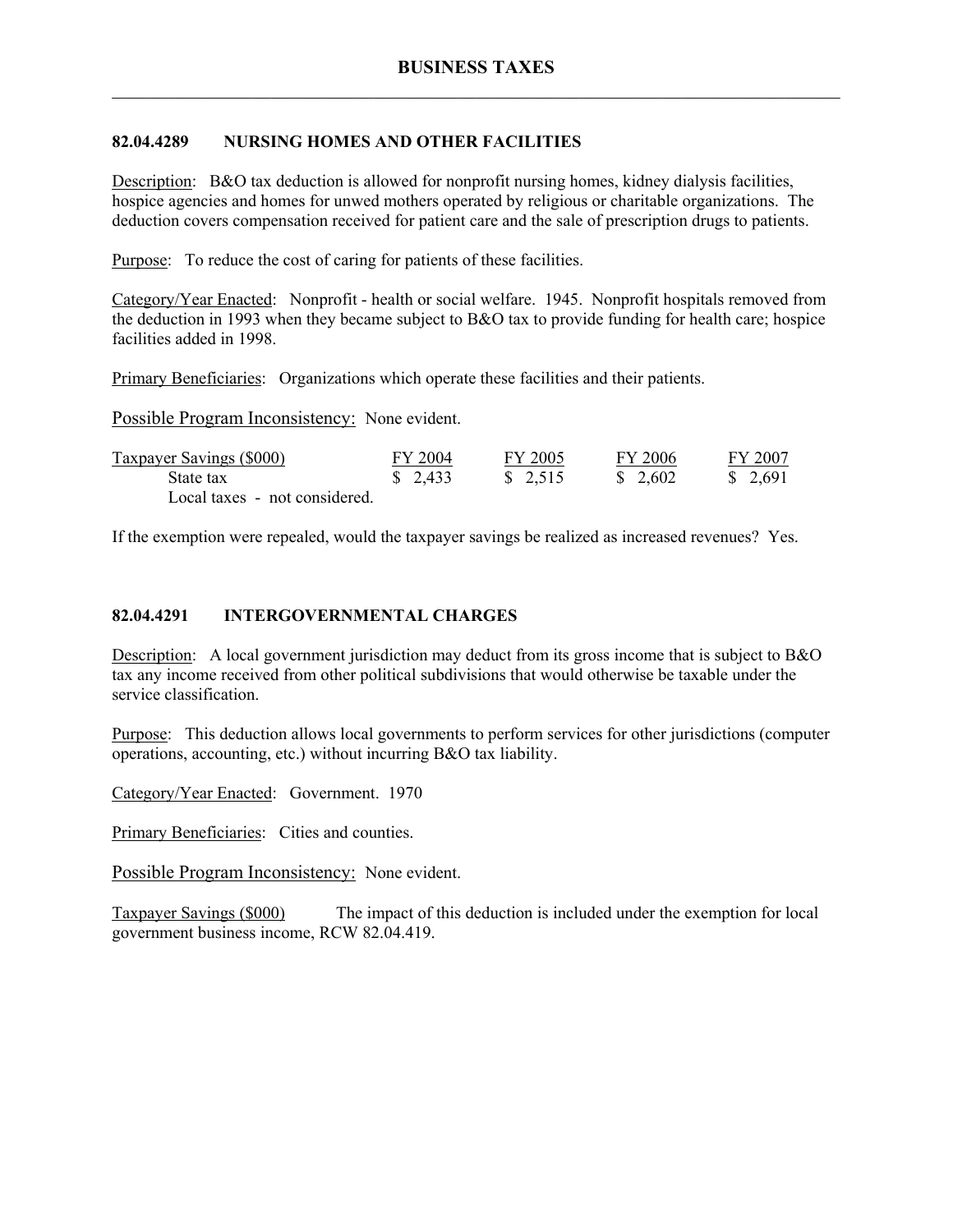# **82.04.4292 INTEREST ON REAL ESTATE LOANS**

Description: B&O tax deduction is allowed for interest earned on first mortgage loans and securities secured by first mortgages of nontransient residential property.

Purpose: To reduce the cost of purchasing a home and to stimulate residential construction in Washington relative to other states.

Category/Year Enacted: Other business. 1970

Primary Beneficiaries: Financial institutions, the real estate industry and home buyers to the extent that the benefit of the deduction is passed through to borrowers.

Possible Program Inconsistency: None evident.

| <b>Taxpayer Savings (\$000)</b> | FY 2004  | FY 2005  | FY 2006  | FY 2007  |
|---------------------------------|----------|----------|----------|----------|
| State tax                       | \$36,916 | \$38,410 | \$40,002 | \$41,859 |
| Local taxes - not considered.   |          |          |          |          |

If the exemption were repealed, would the taxpayer savings be realized as increased revenues? Yes.

### **82.04.4293 INTEREST ON GOVERNMENT OBLIGATIONS**

Description: B&O deduction is provided for interest income from obligations of Washington State and its political subdivisions and municipal corporations.

Purpose: To provide state tax treatment comparable to federal income tax treatment of state and municipal bonds. Also, this helps to reduce the cost of state and local government construction projects which are financed by bonds.

Category/Year Enacted: Government. 1970

Primary Beneficiaries: Financial institutions that hold public bonds.

Possible Program Inconsistency: None evident.

| Taxpayer Savings (\$000)      | FY 2004  | FY 2005 | FY 2006  | FY 2007 |
|-------------------------------|----------|---------|----------|---------|
| State tax                     | \$ 3,484 | \$3,694 | \$ 3.915 | \$4,150 |
| Local taxes - not considered. |          |         |          |         |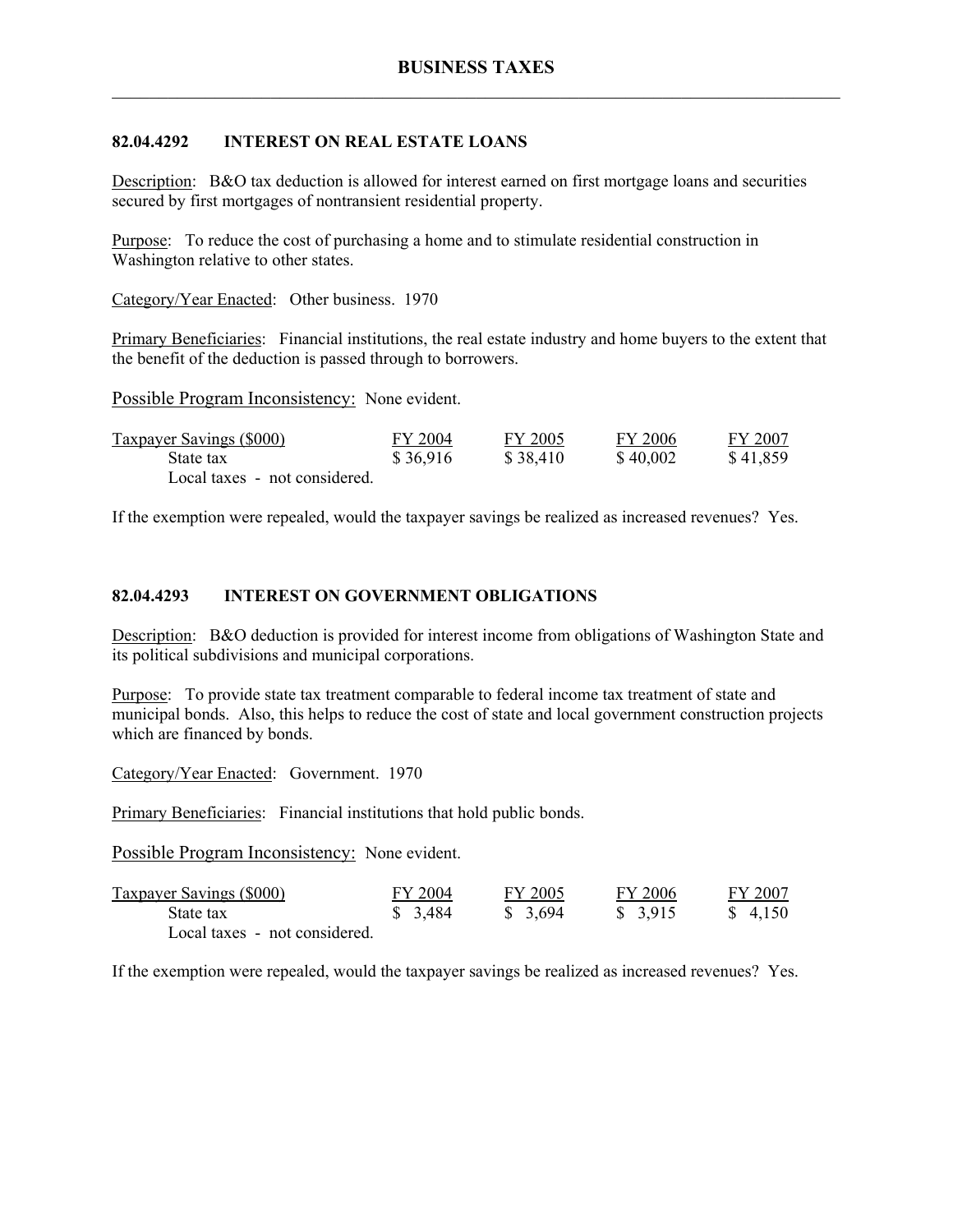# **82.04.4294 INTEREST ON AGRICULTURAL LOANS**

Description: Financial businesses may deduct income derived as interest on certain agricultural and aquatic loans. To qualify, the lending institution must be owned exclusively by its borrowers or members and be solely engaged in making loans and providing financial services to farmers, ranchers, producers of aquatic products, their cooperatives, rural residents for housing, or persons engaged in furnishing farmrelated or aquatic-related services to these individuals or entities.

Purpose: To support the agricultural industry by reducing the cost of loans issued by cooperatives.

Category/Year Enacted: Agriculture. 1970

Primary Beneficiaries: Two entities involved in making agricultural loans to farmers or cooperatives.

Possible Program Inconsistency: None evident.

Taxpayer Savings (\$000) Due to confidentiality requirements, the impact of this deduction cannot be publicly stated because it is believed to affect fewer than three taxpayers.

If the exemption were repealed, would the taxpayer savings be realized as increased revenues? Yes.

### **82.04.4295 MANUFACTURING COMPLETED IN WASHINGTON**

Description: For products manufactured outside the state that are brought into Washington for minor final assembly (less than two percent of the sales value) and then sold outside the state, the value initially created outside the state is allowed as a deduction from B&O tax.

Purpose: To stimulate trade and importing of products through Washington ports.

Category/Year Enacted: Business incentive. 1977

Primary Beneficiaries: Out-of-state manufacturers of motor vehicles (e.g., pickup trucks whose beds are attached in Washington).

Possible Program Inconsistency: None evident.

| <b>Taxpayer Savings (\$000)</b> | FY 2004                | FY 2005                | FY 2006  | FY 2007  |
|---------------------------------|------------------------|------------------------|----------|----------|
| State tax                       | $\frac{1}{2}$ , 2, 146 | $\frac{1}{2}$ , 2, 249 | \$ 2.355 | \$ 2.468 |
| Local taxes - not considered.   |                        |                        |          |          |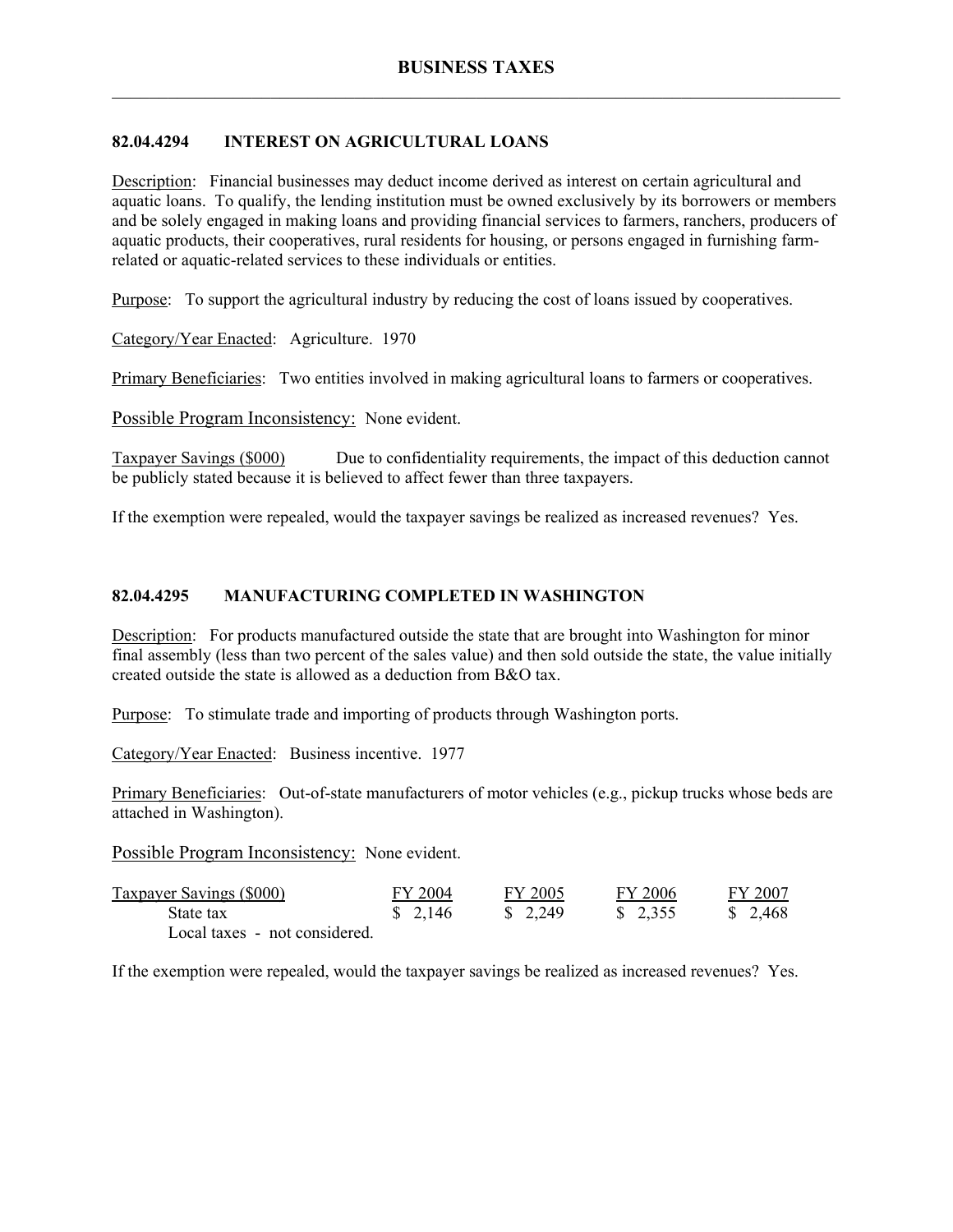## **82.04.4296 FUNERAL HOME REIMBURSEMENT**

Description: B&O tax deduction is allowed for amounts received by a funeral home as reimbursement for expenditures made by the home as an accommodation to persons paying for a funeral. The expenditures must be for goods and services provided by a person not affiliated or associated with the funeral home. The amounts are deductible only if billed to the person paying for the funeral at the same cost and if they are separately itemized on the billing statement.

Purpose: To reduce the cost of funerals and simplify the billing of various components of funerals (e.g., charges for flowers).

Category/Year Enacted: Other business. 1979

Primary Beneficiaries: Funeral homes.

Possible Program Inconsistency: None evident.

| Taxpayer Savings (\$000)      | FY 2004 | FY 2005 |      | FY 2006 | FY 2007 |
|-------------------------------|---------|---------|------|---------|---------|
| State tax                     |         |         | S 12 |         |         |
| Local taxes - not considered. |         |         |      |         |         |

If the exemption were repealed, would the taxpayer savings be realized as increased revenues? Yes.

#### **82.04.4297 GRANTS TO NONPROFIT ORGANIZATIONS**

Description: Deduction from B&O tax is provided to nonprofit organizations or local government entities for grants received from federal, state or local governments for the support of health or social welfare programs. Examples of programs covered by the deduction include health care; family and drug counseling; services for the sick, elderly and handicapped; day care; vocational training and employment services; legal services for the indigent; and services for low-income homeowners or renters. Also deductible are Medicare/Medicaid receipts of nonprofit and public hospitals.

Purpose: To reduce the cost of providing such services.

Category/Year Enacted: Nonprofit - health or social welfare. 1979

Primary Beneficiaries: Nonprofit social service organizations and their clients.

Possible Program Inconsistency: None evident.

| <b>Taxpayer Savings (\$000)</b> | FY 2004  | FY 2005  | FY 2006  | FY 2007  |
|---------------------------------|----------|----------|----------|----------|
| State tax                       | \$56,073 | \$57,755 | \$59,488 | \$61,273 |
| Local taxes - not considered.   |          |          |          |          |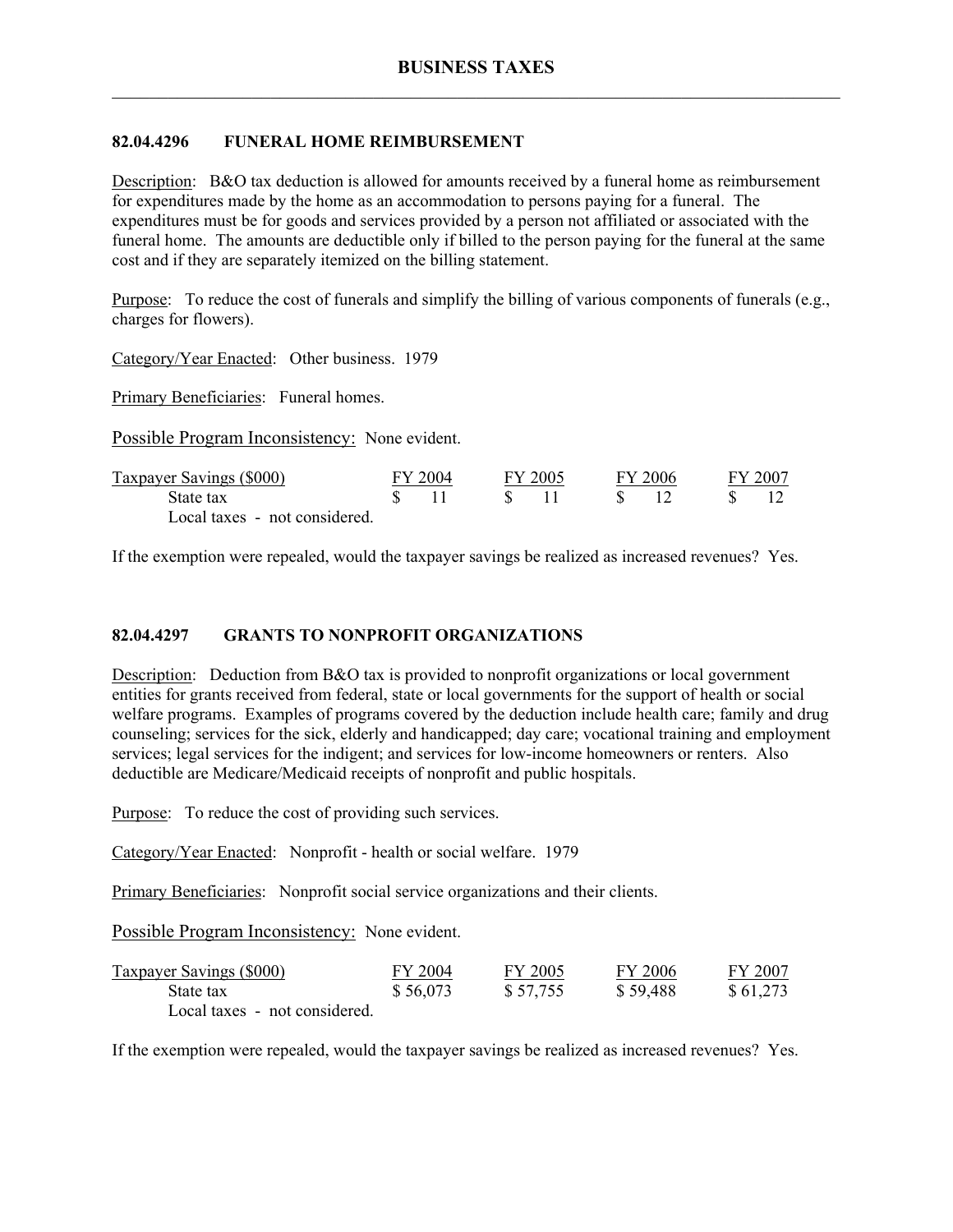### **82.04.4298 CONDOMINIUM MAINTENANCE FEES**

Description: A B&O tax deduction is allowed for funds received by cooperative housing associations, condominium associations and residential property associations from members of the association, if the funds are used for repair, maintenance, management and improvement of the residences and the commonly held property.

Purpose: To provide comparable tax treatment for these payments by condo owners and the funds set aside by homeowners for similar maintenance and upkeep purposes.

Category/Year Enacted: Other business. 1979

Primary Beneficiaries: Condominium associations and their members.

Possible Program Inconsistency: None evident.

| <b>Taxpayer Savings (\$000)</b> | FY 2004  | FY 2005  | FY 2006                | FY 2007               |
|---------------------------------|----------|----------|------------------------|-----------------------|
| State tax                       | \$ 2,085 | \$ 2.166 | $\frac{1}{2}$ , 2, 249 | $\frac{1}{2}$ , 2,332 |
| Local taxes - not considered.   |          |          |                        |                       |

If the exemption were repealed, would the taxpayer savings be realized as increased revenues? Yes.

#### **82.04.4311 PUBLIC/NONPROFIT HOSPITALS; GOVT. SUBSIDIZED BENEFITS**

Description: B&O tax deduction is allowed for hospitals owned by a government entity or nonprofit organization for compensation for health care services received from the federal Medicare program, state health programs under Chapter 74.09 RCW, or the state's basic health program. The deduction applies regardless if the revenues were received directly from these programs or through managed health care organizations. The deduction is limited to payments from these governmental programs and does not extend to patient copayments or deductibles.

Purpose: To recognize that the provision of health services to people who receive federal or state subsidized health benefits by reason of age, disability or income level is a necessary and vital governmental function. As such, it would be inconsistent to tax such receipts.

Category/Year Enacted: Nonprofit - health or social welfare. 2002

Primary Beneficiaries: Nonprofit and public hospitals.

Possible Program Inconsistency: None evident.

| <b>Taxpayer Savings (\$000)</b> | FY 2004  | FY 2005  | FY 2006  | FY 2007  |
|---------------------------------|----------|----------|----------|----------|
| State tax                       | \$59,450 | \$64,093 | \$69,196 | \$74,813 |
| Local taxes - not considered.   |          |          |          |          |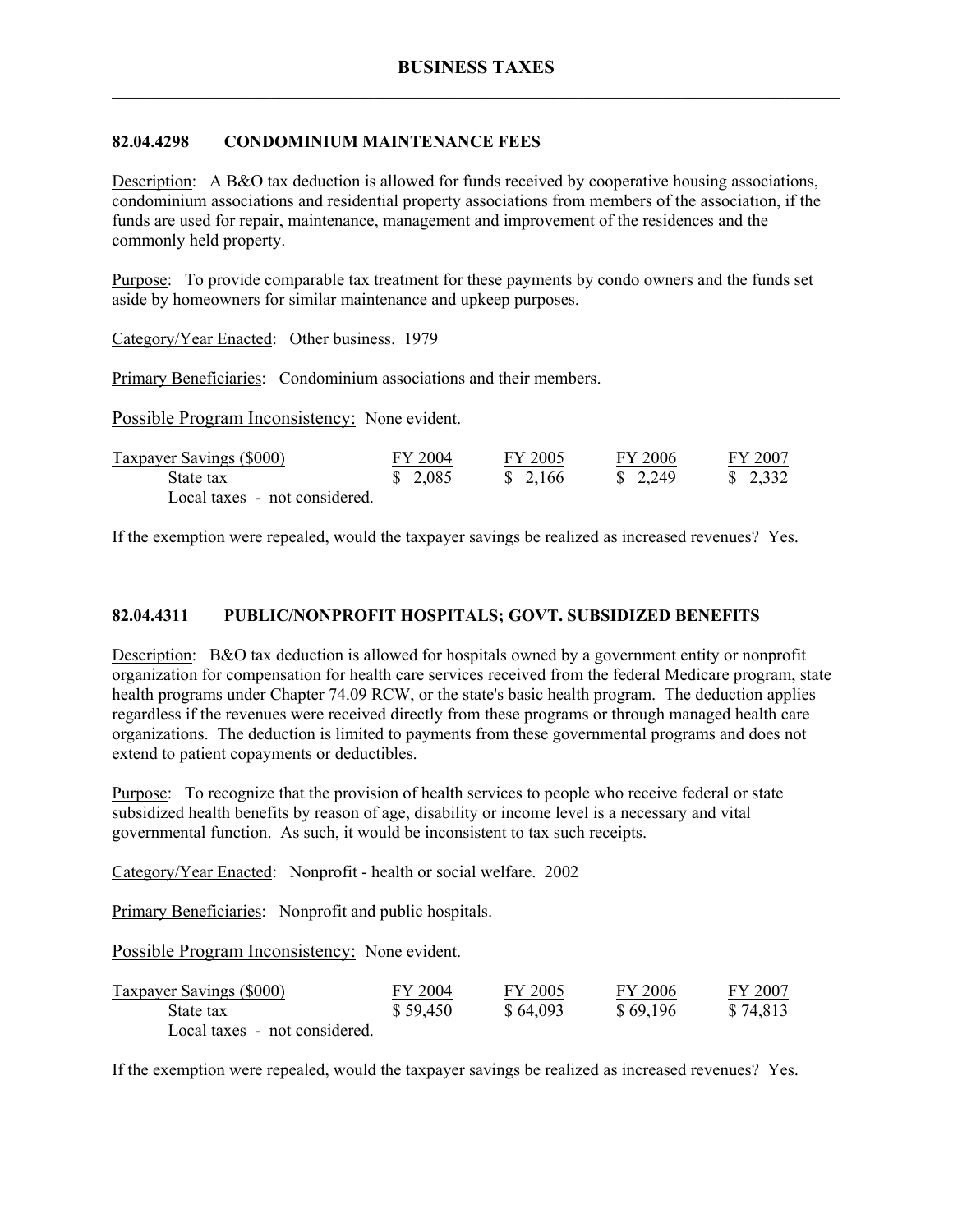## **82.04.432 MUNICIPAL SEWER CHARGES**

Description: City sewer utilities are permitted to deduct from income subject to B&O tax any payments to other cities or other governmental agencies for interception, treatment or disposal of sewerage.

Purpose: Collection of sewerage is taxable under the state public utility tax. Interception, treatment and disposal of sewerage are subject to the state B&O tax. This deduction eliminates pyramiding of the tax when multiple utilities are involved in the provision of sewerage services. In fact, because of the deduction provided by RCW 82.04.4291, this income is not taxed at all.

Category/Year Enacted: Government. 1967

Primary Beneficiaries: Cities.

Possible Program Inconsistency: None evident.

| <b>Taxpayer Savings (\$000)</b> | FY 2004 | FY 2005  | FY 2006  | FY 2007  |
|---------------------------------|---------|----------|----------|----------|
| State tax                       | \$2,364 | \$ 2.445 | \$ 2,539 | \$ 2.638 |
| Local taxes - not considered.   |         |          |          |          |

If the exemption were repealed, would the taxpayer savings be realized as increased revenues? Yes.

#### **82.04.4322 ARTS/CULTURAL ORGANIZATIONS - GOVT. GRANTS 82.04.4324 ARTS/CULTURAL ORGANIZATIONS - MANUFACTURED ITEMS 82.04.4326 ARTS/CULTURAL ORGANIZATIONS - TUITION 82.04.4327 ARTS/CULTURAL ORGANIZATIONS - BUSINESS INCOME**

Description: These four statutes provide B&O tax deductions for nonprofit artistic or cultural organizations, including performing arts groups such as music, theater, dance; and art history museums. Four types of income are covered: government grants, tuitions, manufactured items, and business income (e.g., charges for admission); because data is typically not available on each source of income, these are considered jointly.

Purpose: To support the programs of artistic and cultural organizations.

Category/Year Enacted: Nonprofit - arts or cultural. 1981; business income added in 1985.

Primary Beneficiaries: Nonprofit arts and cultural organizations.

Possible Program Inconsistency: None evident.

| <b>Taxpayer Savings (\$000)</b> | FY 2004  | FY 2005  | FY 2006  | FY 2007            |
|---------------------------------|----------|----------|----------|--------------------|
| State tax                       | \$ 1.927 | \$ 1.985 | \$ 2.045 | $\frac{\$}{2,106}$ |
| Local taxes - not considered.   |          |          |          |                    |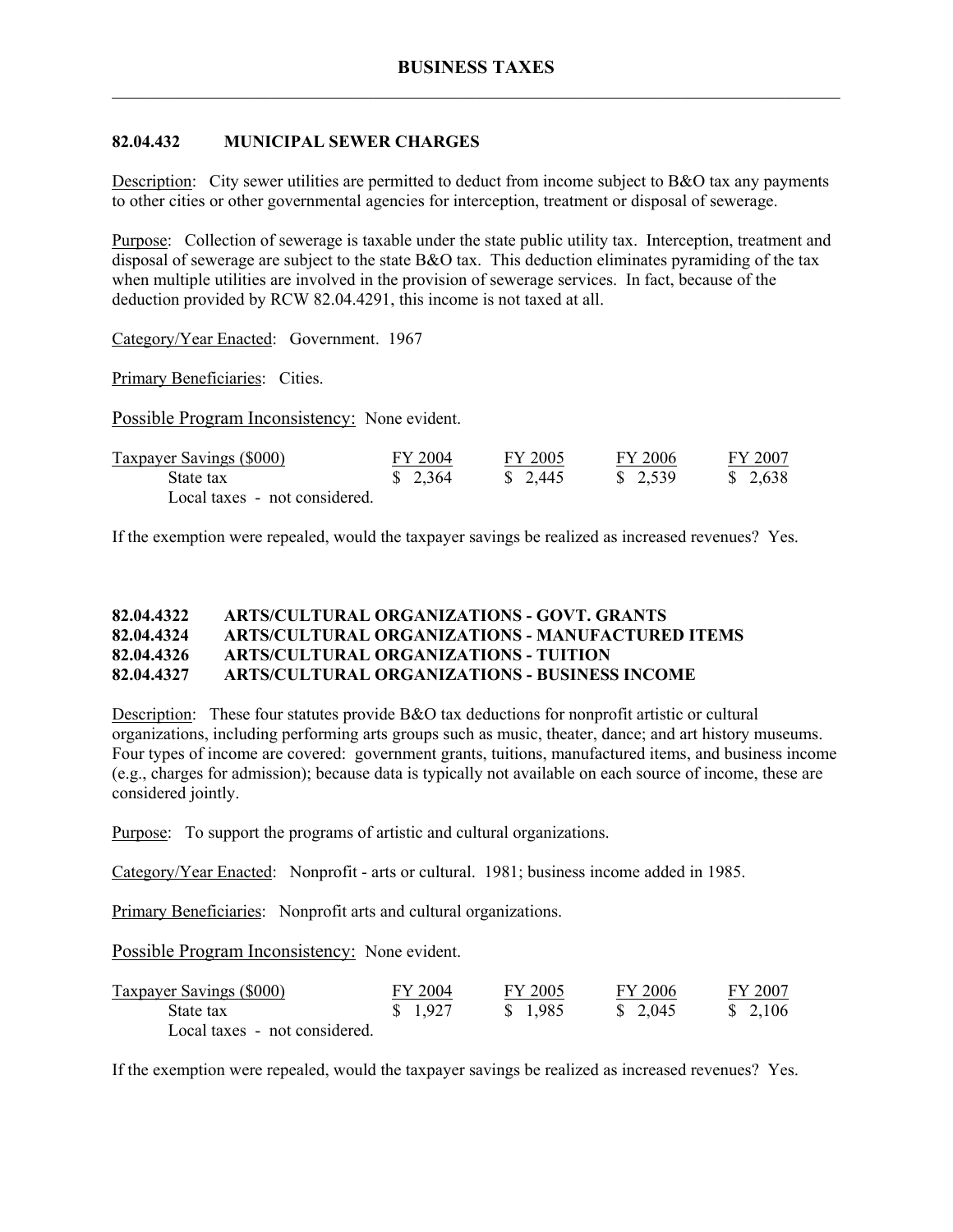## **82.04.4329 HEALTH INSURANCE POOL ASSESSMENTS**

Description: Deduction from B&O tax is allowed for assessments required by the Washington State Health Insurance Pool pursuant to Chapter 48.41 RCW. The pool makes assessments against commercial insurers, health care contractors, HMOs and eligible self-insurers to fund a program of health insurance for persons who were previously unable to obtain health insurance coverage.

Purpose: To reduce the cost of assessments made by the Pool. Insurers now pay insurance premiums tax and a similar deduction is allowed under that tax for health insurance pool assessments.

Category/Year Enacted: Other business. 1987

Primary Beneficiaries: None.

Possible Program Inconsistency: None evident.

Taxpayer Savings (\$000) This deduction is no longer utilized, as health insurers were shifted from the B&O tax to the insurance tax in 1994.

If the exemption were repealed, would the taxpayer savings be realized as increased revenues? No.

#### **82.04.433 FUEL FOR COMMERCIAL VESSELS**

Description: A B&O tax deduction is provided for income derived from the sale of fuel that is consumed outside of Washington territorial waters of the U.S. in vessels engaged in foreign commerce.

Purpose: To foster foreign trade and encourage ocean-going vessels to purchase fuel in Washington.

Category/Year Enacted: Other business. 1985

Primary Beneficiaries: Fuel dealers and commercial vessels engaged in foreign commerce.

Possible Program Inconsistency: None evident.

| Taxpayer Savings (\$000)      | FY 2004 | FY 2005 | FY 2006  | FY 2007                |
|-------------------------------|---------|---------|----------|------------------------|
| State tax                     | \$2,423 | \$2,519 | \$ 2,620 | $\frac{1}{2}$ , 2, 725 |
| Local taxes - not considered. |         |         |          |                        |

If the exemption were repealed, would the taxpayer savings be realized as increased revenues? Unlikely; the tax might be interpreted as an interference with interstate commerce.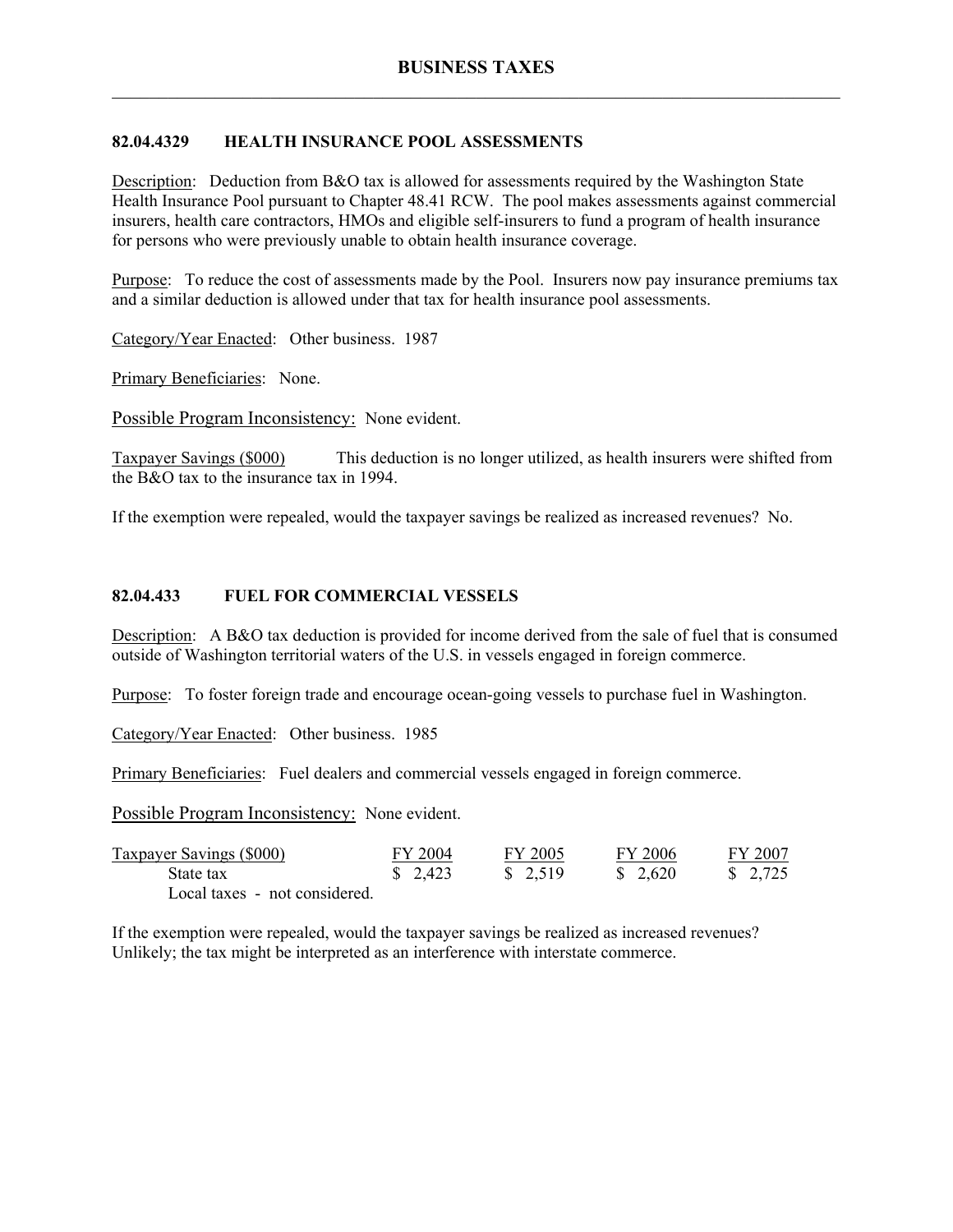## **82.04.4331 HEALTH INSURANCE CLAIMS**

Description: A B&O tax deduction was provided to insurance companies for amounts paid on medical or dental claims for state employees incurred prior to July 1, 1990.

Purpose: To prevent placing commercial insurers at a competitive disadvantage in bidding for state contracts by providing commercial insurance firms with a deduction that was available to health care contractors and HMOs.

Category/Year Enacted: Tax base. 1988

Primary Beneficiaries: None. The state now self-insures and no commercial insurer was selected to provide the uniform health plan for state employees.

Possible Program Inconsistency: None evident.

Taxpayer Savings (\$000) None.

If the exemption were repealed, would the taxpayer savings be realized as increased revenues? No.

# **82.04.4332 FOREIGN BRANCH CAMPUSES**

Description: A B&O tax deduction is provided for tuition fees received by an in-state branch of a foreign university. To qualify, the university must be in compliance with RCW 28B.90, grant degrees, and be exempt from federal income tax.

Purpose: To encourage foreign universities to locate branches in Washington.

Category/Year Enacted: Nonprofit - other. 1993

Primary Beneficiaries: Two branches of foreign universities have been approved by the Higher Education Coordinating Board and are eligible for the deduction.

Possible Program Inconsistency: None evident.

Taxpayer Savings (\$000) None; no foreign universities are known to have claimed the deduction.